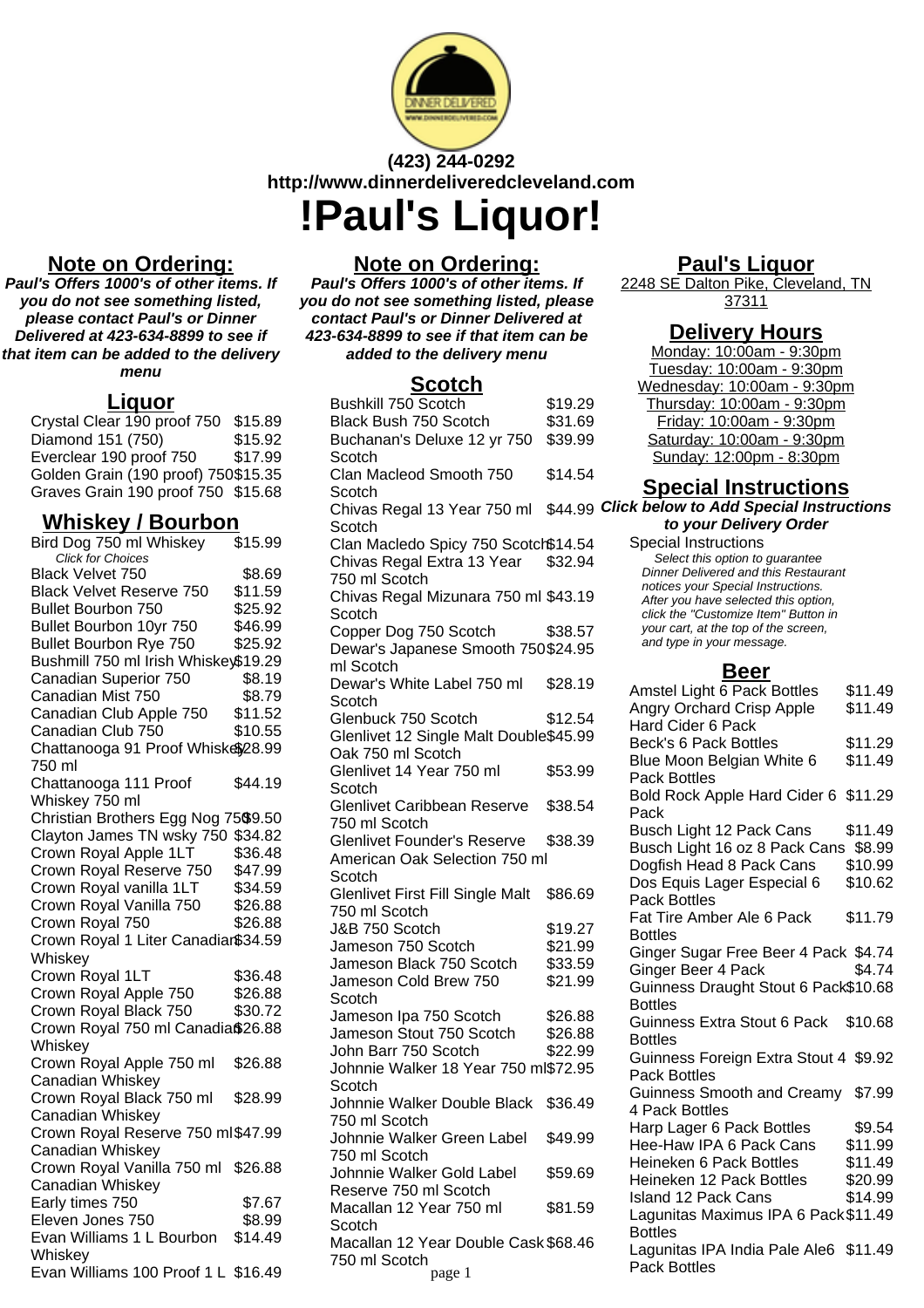Bourbon Whiskey Evan Williams 100 Proof 750 \$14.40 Bourbon Whiskey Evan Williams 750 ml Bourboß10.56 Whiskey Evan Williams Egg Nog 750 \$9.99 Ezra Brooks 99 (750) \$24.29 Ezra Brooks Black 750 \$13.43 Fireball 1LT \$17.99 Fireball 750 \$13.49 George Dickel 1 L Whiskey \$24.99 George Dickel 750 ml Whiske\$22.19 Henderson 750 \$8.69 Henry McKenna 750 ml Bourbon Whsikey \$11.52 Henry McKenna 750 \$11.52 Jack Daniel's Black 1 Liter **Whiskey** \$36.29 Jack Daniels Black 750 ml **Whiskey** \$23.99 Jack Daniel's Tennessee App\$23.99 750 ml Whiskey Jack Daniel's Tennessee Earl\$'B6.29 L Whiskey Jack Daniel's Tennessee Fire \$23.99 750 ml Whiskey Jack Daniel's Tennessee Honey 1 L Whiskey \$36.29 Jack Daniel's Tennessee Honey 750 ml Whiskey \$23.99 James Foxe 750 \$7.69 Jameson Black Barrel 750 ml \$33.59 Irish Whiskey Jameson Cold Brew 750 ml \$21.99 Irish Whiskey Jameson IPA Edition 750 ml \$26.88 Irish Whiskey Jameson Stout Edition 750 m\$26.88 Irish Whiskey Jesse James 750 \$13.99 Jesse James Honey 750 \$13.44 Jim Beam 4 Year 750 ml Bourbon Whiskey \$13.69 Jim Beam Devi's Cut 750 ml \$19.29 Bourbon Whiskey Jim Beam Flavored 750 ml Bourbon Whiskey \$14.39 Click for Flavor Choices Jim Beam Red Stag 750 ml Bourbon Whiskey \$13.43 Jp Wisers 750 \$16.32 Jim Beam Traveler 750 ml Bourbon Whiskey \$13.49 Kentucky Deluxe 750 \$7.88 Kessler 750 \$9.59 Knockmore 750 ml Irish Whiskey \$28.80 Lord Calvert 750 \$9.99 LTD 750 \$7.34 Makers Mark 750 \$22.99 Maker's Mark 1 L Whiskey \$29.96 Maker's Mark 750 ml Whiskey\$22.99 Makers Mark 46 (750) \$35.59 Maker's Mark Cast Strength \$38.39 750 ml Whiskey Old New England Egg Nog 750\$9.99 Pendleton 750 ml Whiskey \$24.74 Pendleton Midnight 750 ml Whiskey \$31.24 Proper 12 750 ml Irish Whiske\$20.29 R&R 750 \$9.22

Macallan 12 Year Triple Cask \$68.46 750 ml Scotch Macallan 15 Year Double Cas $$116.45$ 750 ml Scotch Macallan 18 Year Double Cas $$308.45$ 750 ml Scotch Proper Twelve 750 Scotch \$20.29 Red Bush 750 Scotch \$19.29 Slane 750 Scotch \$21.19 Tullamore 750 Scotch \$22.99 **Tequila** 1800 750 ml Tequila \$24.99 Click for Choices Altos Anejo 750 \$30.28 Altos Reposado 750 \$24.95 Camarena Anejo 750 \$28.99 Camarena Reposado 750 \$21.99 Camarena Silver 750 \$21.99 Corralejo Ex. Anejo 750 \$70.99 Corralejo Reposado 750 \$27.89 Corralejo Silver 750 \$23.99 El Jimador Anejo 750 ml **Tequila** \$28.79 El Jimador Blanco 750 ml **Tequila** \$20.97 El Jimador Reposado 750 ml **Tequila** \$21.19 Espolon Anejo 750 \$32.69 Espolon Blanco 750 \$21.99 Espolon Reposado 750 \$20.19 Herradura Anejo 750 \$48.09 Herradura Reposado 750 \$43.29 Herradura Silver 750 \$38.49 Hornitos Anejo 750 \$35.59 Hornitos Plata 750 \$25.99 Hornitos Reposado 750 \$23.99 Jose Cuervo Gold Especial Blue Agave 1 L Tequila \$24.98 Jose Cuervo Gold Especial Blue Agave 750 ml Tequila \$18.29 Jose Cuervo Silver Especial Blue Agave 1 L Tequila \$24.98 Jose Cuervo Silver Especial Blue Agave 750 ml Tequila \$18.29 Lunazul Anejo 750 \$22.99 Lunazul Blanco 750 \$21.12 Lunazul Ex. Anejo 750 \$43.20 Lunazul Primero 750 \$26.88 Lunazul Reposado 750 \$20.19 Margaritaville 750 ml Tequila \$12.49 Click for Choices Margaritaville Silver 1 L Tequila\$15.98 Milagro Anejo 750 \$46.09 Milagro Reposado 750 \$29.99 Milagro Silver 750 \$29.99 Monte Alban Mezcal 750 \$23.99 Monte Alban Reposado 750 \$11.52 Monte Alban Silver 750 \$11.52 Parton Anejo 750 ml Tequila \$57.89 Parton Extra Anejo 750 ml **Tequila** \$94.58 Parton Reposado 750 ml **Tequila** \$52.99 Parton Silver 750 ml Tequila \$45.99 Sauza Reposado 750 \$21.99 **Vodka** Absolute 750 ml Vodka \$17.59 Click for Choices Amsterdam 750 ml Vodka \$11.59 Click for Choices

page 2

Click for Choices Modelo 12 Pack Cans \$19.99 Moosehead 6 Pack Bottles \$9.56 Redd's Hard Apple 6 Pack \$11.29 Rolling Rock 12 Pack Cans \$11.49 Samuel Adams Boston Lager 6 \$11.49 Pack Bottles Samuel Adams Winter Lager 6 \$11.49 Pack Bottles Smirnoff 6 Pack Bottles \$11.29 Click for Choices Stella Artois 6 Pack Bottles \$11.49 Sweetwater Extra Pale Ale 420 \$10.99 6 Pack Bottles Sweetewater IPA 6 Pack Bottles \$11.79 Tecate 12 Pack Original Cans \$14.29 Tecate Light 12 Pack Cans \$14.29 Torpedo Extra IPA 6 Pack Bottles \$10.99 Twisted Tea 12 Pack Cans \$13.99 Click for Flavor Choices Two Hearted Ale 6 Pack Bottles\$12.49 Woodchuck Amber Hard Cider \$10.39 6 Pack **Bud Beers** Bud Light 16 oz 8 Pack Aluminum Cans \$11.99 Bud Ice 16 oz 8 Pack Cans \$8.49 Bud Ice 12 Pack Cans \$10.49 Bud Ice 12 Pack Bottles \$11.49 Bud Light 8 oz 12 Pack Cans \$7.99 Bud Light 18 Pack Cans \$19.49 Bud Light 12 Pack Bottles \$16.99 Bud Light 16 oz 12 Pack Aluminum Bottles \$17.99 Bud Light Lemonade 12 Pack \$14.99 Cans Bud Light Lime 12 Pack Bottles\$14.99 Bud Light Lime 12 Pack Cans \$14.99 Bud Light Platinum 12 Pack Cans \$14.99 Bud Light Platinum 12 Pack Bottles \$14.99 Bud Light Platinum 16 oz 8 Pack Aluminum Cans \$12.99 Bud Light Variety Pack 12 Pack \$14.99 Cans 4 Lime, 4 Lemonade, 4 Orange Budweiser 12 Pack 8 oz Slim Cans \$7.99 Budweiser 12 Pack Cans \$12.99 Budweiser 12 Pack Bottles \$12.99 Coors Beers Coors Banquet 12 Pack Cans \$12.99 Coors Light 9 Pack Aluminum Pint \$13.49 Coors Light 12 Pack Cans \$12.99 Coors Light 12 Pack Bottles \$12.99 Coors Light 15 Pack Bottles \$21.99 Coors Light 18 Pack Cans \$19.49 Corona Beers Corona Extra 12 Pack Bottles \$19.99 Corona Premier 12 Pack Cans \$18.99 Corona Extra 12 Pack Cans \$19.99 Corona Premier 12 Pack Bottles \$19.99 Corona Light 12 Pack Bottles \$19.99 Michelob Beers Michelob Amberbock Dark Lagger 12 Pack Bottles \$14.49

Mike's Hard 6 Pack Bottles \$11.29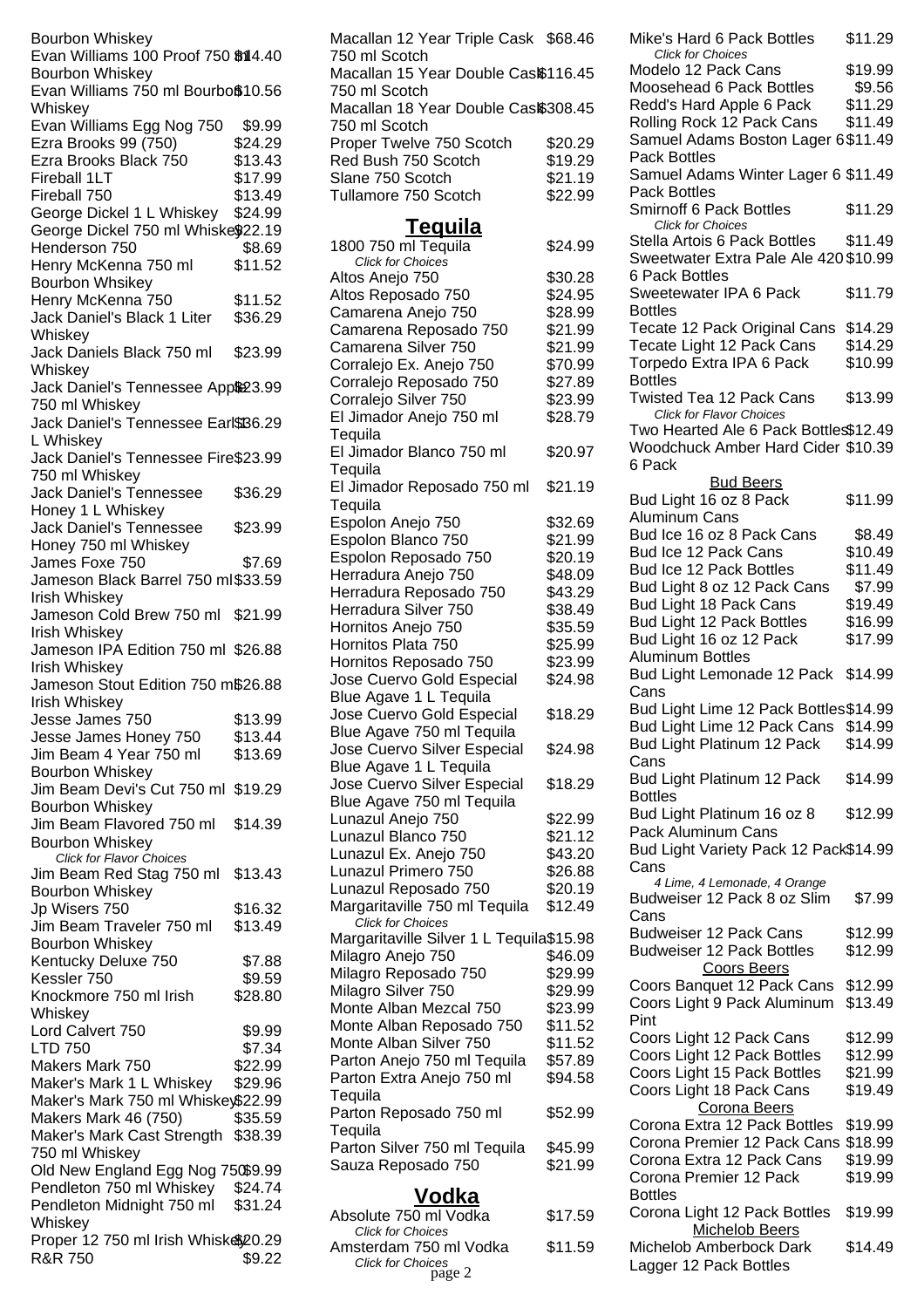Rebel 100 proof 750 \$15.39 Rebel Yell 750 \$13.49 Screwball Peanut Butter 750 \$24.99 Screwball Peanut Butter 1LT \$31.68 Seagrams 7 750 \$12.49 Seagrams 7 Apple 750 \$12.49 Seagrams 7 Dark Honey 750 \$12.49 Select Club 750 \$17.65 Click for Choices Sheep Dog Peanut Butter 750\$14.39 Silas Jones 750 \$12.95 Slane 750 ml Irish Whiskey \$21.19 Southern Comfort Original 750 \$9.59 ml Whiskey Southern Comfort 80 Proof 750016.39 ml Whiskey Steel Peanut Butter 750 \$18.49 Triple Crown 1lt \$17.99 Very Old Barton (90 proof) 75\$12.49 Very Old Barton (80 proof) 75\$10.59 Very Old Barton (80 proof) 1L\$12.99 Vo Gold 750 \$21.19  $V<sub>0</sub>$  750  $$17.29$ Wild Turkey 101 750 ml Bourbon Whiskey \$19.99 Wild Turkey Rare Breed 750 m\$46.84 Bourbon Whiskey Woodford Res. Double Oaked \$53.75 750 Woodford Res. Rye 750 \$32.64 Woodford Res. Wheat 750 \$31.69 Woodford Res. Malt 750 \$32.64 Woodford Res. Straight Bourb\$32.64 750 Yukon Jack all Flavors 750 \$18.99 Zachariah 750 \$10.89

#### **Brandy**

E&J Flavored 750 ml Brandy \$13.49 Click for Flavor Choices Christian Brothers 750 \$10.59 Click for Flavor Choices E&J Grand Blue 750 ml Brand \$14.39 E&J X&O 750 ml Brandy \$14.39 Paul Mason 750 ml Brandy \$12.49 Click for Flavor Choices

#### **Cognac**

Hennessy Black 750 ml Cogn \$87.99 Hennessy Black 1 L Cognac \$56.99 Hennessy Privilege VS80 750 \$62.99 ml Cognac

Hennessy VS80 750 ml Cogn\$42.99

#### **Gin**

Beefwater London 750 ml Gin\$17.29 Seagram's Distilled Reserve \$14.54 750 ml Gin Seagram's Flavored 750 ml Gin\$9.69 Click for Flavor Choices Tanqueray Imported 750 ml G\$26.90 Tanqueray No 10 750 ml Gin \$34.59 **Liqueur** 99 Brand Flavored 750 ml **Llqueur** \$14.39 Click for Choices Bailey's 750 ml Liqueur \$26.99 Click for Choices DeKuyper Flavored 750 ml Liqueur \$10.59

Click for Flavor Choices

DeKuyper Peppermint 750 ml\$12.49

| Amsterdam 100 Proof 750 ml<br>Vodka  | \$15.39 |
|--------------------------------------|---------|
| Belvadere 750 ml Vodka               | \$28.89 |
| Burnetts All Flavors 750 Vodka       | \$8.69  |
| Burnetts 100 proof 750 Vodka         | \$10.79 |
| Circo 750 ml Vodka                   | \$27.89 |
| <b>Click for Choices</b>             |         |
| Deep Eddy 750 Vodka                  | \$15.39 |
| Deep Eddy Cranberry 750              | \$15.35 |
| Vodka                                |         |
| Deep Eddy Lemon 750 Vodka            | \$15.35 |
| Deep Eddy Lime 750 Vodka             | \$15.35 |
| Deep Eddy Orange 750 Vodka           | \$15.35 |
| Deep Eddy Peach 750 Vodka            | \$15.35 |
| Deep Eddy Ruby Red 750               | \$15.35 |
| Vodka                                |         |
| Deep Eddy Sweet Tea 750              | \$15.35 |
| Vodka                                |         |
| Dripping Springs 750 Vodka           | \$16.99 |
| Dripping Springs Texas Orange\$16.99 |         |
| 750 Vodka                            |         |
| Grey Goose 1 L Vodka                 | \$34.99 |
| Grey Goose 750 ml Vodka              | \$24.95 |
| <b>Click for Choices</b>             |         |
| Pinnacle 750 ml Vodka                | \$10.59 |
| <b>Click for Choices</b>             |         |
| Pinnacle 100 Proof 750 ml            | \$16.99 |
| Vodka                                |         |
| Rain 750 Vodka                       | \$12.48 |
| Smirnoff 750 ml Vodka                | \$11.59 |
| <b>Click for Choices</b>             |         |
| Sky 750 ml Vodka                     | \$13.49 |
| Click for Choices                    |         |

#### **Rum**

| Pack Slim Cans<br><b>Click for Choices</b><br><b>Bud Light Seltzer Retro</b><br>\$33.67<br>Appleton Estate 8yr 750<br>Summer 12 Pack Slim Cans<br>\$43.97<br>Appleton Estate 12yr 750<br>Cherry Limeade, Blue Raspberry,<br>Appleton Estate 15yr<br>\$68.14<br>Sumer Ice<br>Appleton Estate Signature 750<br>\$21.97<br>Coors Seltzer Variety 12 Pack \$18.99<br><b>Atlantis Silver 1LT</b><br>\$14.91<br>Cans<br>Bacardi 750 ml Rum<br>\$11.59<br>Corona Seltzer Variety Pack 12\$19.99<br><b>Click for Choices</b><br>Pack Cans<br>Barbarous Gold 750<br>\$6.84<br>Fruit Smash Hard Seltzer 12<br>Barbarous Spiced 750<br>\$6.84<br>Pack Cans<br>\$8.64<br>Barbarossa Silver 750<br>Michelob Ultra Organic Seltzer \$18.99<br>Black Heart 750<br>\$13.49<br>Variety Pack 12 Pack Slim<br>\$13.49<br><b>Black Heart Toasted Coconut</b><br>Cans<br>750<br>Citrus, Mixed Berry, Mango Apricot<br>Calico Jack Coconut 750<br>\$8.69<br>Michelob Ultra Organic Pure<br>Calico Jack Cherry 750<br>\$8.69<br>Gold & Infusions Seltzer Pack<br>Calico Jack Pineapple Coconut<br>\$8.69<br>12 Pack Slim Cans<br>750<br>Lime & Prickly Pear Cactus, Pure<br>Calico Jack Tropical Punch 750 \$8.69<br>Gold, Pomegranate & Agave<br>Cane Run 151 (750ml) Rum<br>\$17.89<br>Michelob Ultra Organic Pure<br>\$15.39<br>Captain Morgan 750 ml Rum<br><b>Gold &amp; Infusions Seltzer Pack</b><br><b>Click for Choices</b><br>12 Pack Slim Cans<br>Castillo Gold 750 Rum<br>\$9.69<br>Spicy Pineapple, Cucumber Lime,<br>Castillo Silver 750 Rum<br>\$9.69<br>Peach Pear<br>Mike's Hard Lemonade Seltzer \$18.99<br>Cruzan Aged Dark 750 Rum<br>\$11.52<br>Variety Pack 12 Pack Cans<br>Cruzan Banana 750 Rum<br>\$11.52 | \$18.99<br>\$18.99<br>\$18.99 |
|-------------------------------------------------------------------------------------------------------------------------------------------------------------------------------------------------------------------------------------------------------------------------------------------------------------------------------------------------------------------------------------------------------------------------------------------------------------------------------------------------------------------------------------------------------------------------------------------------------------------------------------------------------------------------------------------------------------------------------------------------------------------------------------------------------------------------------------------------------------------------------------------------------------------------------------------------------------------------------------------------------------------------------------------------------------------------------------------------------------------------------------------------------------------------------------------------------------------------------------------------------------------------------------------------------------------------------------------------------------------------------------------------------------------------------------------------------------------------------------------------------------------------------------------------------------------------------------------------------------------------------------------------------------------------------------------------------------|-------------------------------|
|                                                                                                                                                                                                                                                                                                                                                                                                                                                                                                                                                                                                                                                                                                                                                                                                                                                                                                                                                                                                                                                                                                                                                                                                                                                                                                                                                                                                                                                                                                                                                                                                                                                                                                             |                               |
|                                                                                                                                                                                                                                                                                                                                                                                                                                                                                                                                                                                                                                                                                                                                                                                                                                                                                                                                                                                                                                                                                                                                                                                                                                                                                                                                                                                                                                                                                                                                                                                                                                                                                                             |                               |
|                                                                                                                                                                                                                                                                                                                                                                                                                                                                                                                                                                                                                                                                                                                                                                                                                                                                                                                                                                                                                                                                                                                                                                                                                                                                                                                                                                                                                                                                                                                                                                                                                                                                                                             |                               |
|                                                                                                                                                                                                                                                                                                                                                                                                                                                                                                                                                                                                                                                                                                                                                                                                                                                                                                                                                                                                                                                                                                                                                                                                                                                                                                                                                                                                                                                                                                                                                                                                                                                                                                             |                               |
|                                                                                                                                                                                                                                                                                                                                                                                                                                                                                                                                                                                                                                                                                                                                                                                                                                                                                                                                                                                                                                                                                                                                                                                                                                                                                                                                                                                                                                                                                                                                                                                                                                                                                                             |                               |
|                                                                                                                                                                                                                                                                                                                                                                                                                                                                                                                                                                                                                                                                                                                                                                                                                                                                                                                                                                                                                                                                                                                                                                                                                                                                                                                                                                                                                                                                                                                                                                                                                                                                                                             |                               |
|                                                                                                                                                                                                                                                                                                                                                                                                                                                                                                                                                                                                                                                                                                                                                                                                                                                                                                                                                                                                                                                                                                                                                                                                                                                                                                                                                                                                                                                                                                                                                                                                                                                                                                             |                               |
|                                                                                                                                                                                                                                                                                                                                                                                                                                                                                                                                                                                                                                                                                                                                                                                                                                                                                                                                                                                                                                                                                                                                                                                                                                                                                                                                                                                                                                                                                                                                                                                                                                                                                                             |                               |
|                                                                                                                                                                                                                                                                                                                                                                                                                                                                                                                                                                                                                                                                                                                                                                                                                                                                                                                                                                                                                                                                                                                                                                                                                                                                                                                                                                                                                                                                                                                                                                                                                                                                                                             |                               |
|                                                                                                                                                                                                                                                                                                                                                                                                                                                                                                                                                                                                                                                                                                                                                                                                                                                                                                                                                                                                                                                                                                                                                                                                                                                                                                                                                                                                                                                                                                                                                                                                                                                                                                             |                               |
|                                                                                                                                                                                                                                                                                                                                                                                                                                                                                                                                                                                                                                                                                                                                                                                                                                                                                                                                                                                                                                                                                                                                                                                                                                                                                                                                                                                                                                                                                                                                                                                                                                                                                                             |                               |
|                                                                                                                                                                                                                                                                                                                                                                                                                                                                                                                                                                                                                                                                                                                                                                                                                                                                                                                                                                                                                                                                                                                                                                                                                                                                                                                                                                                                                                                                                                                                                                                                                                                                                                             |                               |
|                                                                                                                                                                                                                                                                                                                                                                                                                                                                                                                                                                                                                                                                                                                                                                                                                                                                                                                                                                                                                                                                                                                                                                                                                                                                                                                                                                                                                                                                                                                                                                                                                                                                                                             |                               |
|                                                                                                                                                                                                                                                                                                                                                                                                                                                                                                                                                                                                                                                                                                                                                                                                                                                                                                                                                                                                                                                                                                                                                                                                                                                                                                                                                                                                                                                                                                                                                                                                                                                                                                             |                               |
|                                                                                                                                                                                                                                                                                                                                                                                                                                                                                                                                                                                                                                                                                                                                                                                                                                                                                                                                                                                                                                                                                                                                                                                                                                                                                                                                                                                                                                                                                                                                                                                                                                                                                                             |                               |
|                                                                                                                                                                                                                                                                                                                                                                                                                                                                                                                                                                                                                                                                                                                                                                                                                                                                                                                                                                                                                                                                                                                                                                                                                                                                                                                                                                                                                                                                                                                                                                                                                                                                                                             |                               |
|                                                                                                                                                                                                                                                                                                                                                                                                                                                                                                                                                                                                                                                                                                                                                                                                                                                                                                                                                                                                                                                                                                                                                                                                                                                                                                                                                                                                                                                                                                                                                                                                                                                                                                             |                               |
|                                                                                                                                                                                                                                                                                                                                                                                                                                                                                                                                                                                                                                                                                                                                                                                                                                                                                                                                                                                                                                                                                                                                                                                                                                                                                                                                                                                                                                                                                                                                                                                                                                                                                                             |                               |
|                                                                                                                                                                                                                                                                                                                                                                                                                                                                                                                                                                                                                                                                                                                                                                                                                                                                                                                                                                                                                                                                                                                                                                                                                                                                                                                                                                                                                                                                                                                                                                                                                                                                                                             | \$18.99                       |
|                                                                                                                                                                                                                                                                                                                                                                                                                                                                                                                                                                                                                                                                                                                                                                                                                                                                                                                                                                                                                                                                                                                                                                                                                                                                                                                                                                                                                                                                                                                                                                                                                                                                                                             |                               |
|                                                                                                                                                                                                                                                                                                                                                                                                                                                                                                                                                                                                                                                                                                                                                                                                                                                                                                                                                                                                                                                                                                                                                                                                                                                                                                                                                                                                                                                                                                                                                                                                                                                                                                             |                               |
|                                                                                                                                                                                                                                                                                                                                                                                                                                                                                                                                                                                                                                                                                                                                                                                                                                                                                                                                                                                                                                                                                                                                                                                                                                                                                                                                                                                                                                                                                                                                                                                                                                                                                                             |                               |
|                                                                                                                                                                                                                                                                                                                                                                                                                                                                                                                                                                                                                                                                                                                                                                                                                                                                                                                                                                                                                                                                                                                                                                                                                                                                                                                                                                                                                                                                                                                                                                                                                                                                                                             |                               |
|                                                                                                                                                                                                                                                                                                                                                                                                                                                                                                                                                                                                                                                                                                                                                                                                                                                                                                                                                                                                                                                                                                                                                                                                                                                                                                                                                                                                                                                                                                                                                                                                                                                                                                             |                               |
|                                                                                                                                                                                                                                                                                                                                                                                                                                                                                                                                                                                                                                                                                                                                                                                                                                                                                                                                                                                                                                                                                                                                                                                                                                                                                                                                                                                                                                                                                                                                                                                                                                                                                                             |                               |
| Natural Light Sour Seltzer 12<br>Cruzan Blk Cherry 750 Rum<br>\$11.52                                                                                                                                                                                                                                                                                                                                                                                                                                                                                                                                                                                                                                                                                                                                                                                                                                                                                                                                                                                                                                                                                                                                                                                                                                                                                                                                                                                                                                                                                                                                                                                                                                       | \$14.99                       |
| Pack Cans<br>Cruzan Coconut 750 Rum<br>\$11.52                                                                                                                                                                                                                                                                                                                                                                                                                                                                                                                                                                                                                                                                                                                                                                                                                                                                                                                                                                                                                                                                                                                                                                                                                                                                                                                                                                                                                                                                                                                                                                                                                                                              |                               |
| Natural Light Seltzer 12 Pack<br>Cruzan Passion Fruit 750 Rum \$11.52                                                                                                                                                                                                                                                                                                                                                                                                                                                                                                                                                                                                                                                                                                                                                                                                                                                                                                                                                                                                                                                                                                                                                                                                                                                                                                                                                                                                                                                                                                                                                                                                                                       | \$14.99                       |
| Cans<br>Cruzan Pinapple 750 Rum<br>\$11.52                                                                                                                                                                                                                                                                                                                                                                                                                                                                                                                                                                                                                                                                                                                                                                                                                                                                                                                                                                                                                                                                                                                                                                                                                                                                                                                                                                                                                                                                                                                                                                                                                                                                  |                               |
| Smirnoff Seltzer Zero Sugar<br>Cruzan Strawberry 750<br>\$11.52                                                                                                                                                                                                                                                                                                                                                                                                                                                                                                                                                                                                                                                                                                                                                                                                                                                                                                                                                                                                                                                                                                                                                                                                                                                                                                                                                                                                                                                                                                                                                                                                                                             | \$18.99                       |
| Variety Pack 12 Pack Cans<br>Diplomatico Res. Exclusive 750\$39.99                                                                                                                                                                                                                                                                                                                                                                                                                                                                                                                                                                                                                                                                                                                                                                                                                                                                                                                                                                                                                                                                                                                                                                                                                                                                                                                                                                                                                                                                                                                                                                                                                                          |                               |
| Truly Berry Mix Pack 12 Pack<br>Diamond 151 (750)<br>\$17.87                                                                                                                                                                                                                                                                                                                                                                                                                                                                                                                                                                                                                                                                                                                                                                                                                                                                                                                                                                                                                                                                                                                                                                                                                                                                                                                                                                                                                                                                                                                                                                                                                                                | \$18.99                       |
| Cans<br>Diamond Coconut 750<br>\$12.23                                                                                                                                                                                                                                                                                                                                                                                                                                                                                                                                                                                                                                                                                                                                                                                                                                                                                                                                                                                                                                                                                                                                                                                                                                                                                                                                                                                                                                                                                                                                                                                                                                                                      |                               |
| Truly Citrus Mix Pack 12 Pack \$18.99<br>Diamond Dark 750<br>\$11.88                                                                                                                                                                                                                                                                                                                                                                                                                                                                                                                                                                                                                                                                                                                                                                                                                                                                                                                                                                                                                                                                                                                                                                                                                                                                                                                                                                                                                                                                                                                                                                                                                                        |                               |
| Cans<br>Diamond Gold 750<br>\$11.88                                                                                                                                                                                                                                                                                                                                                                                                                                                                                                                                                                                                                                                                                                                                                                                                                                                                                                                                                                                                                                                                                                                                                                                                                                                                                                                                                                                                                                                                                                                                                                                                                                                                         |                               |
| Truly Lemonade Mix Pack 12<br>Diamond Rum Daugoh 750<br>\$11.88                                                                                                                                                                                                                                                                                                                                                                                                                                                                                                                                                                                                                                                                                                                                                                                                                                                                                                                                                                                                                                                                                                                                                                                                                                                                                                                                                                                                                                                                                                                                                                                                                                             | \$18.99                       |

Michelob Light 12 Pack Bottles \$14.99 Michelob Ultra 8 oz 12 Pack Cans \$8.99 Michelob Ultra 18 Pack Cans \$22.49 Michelob Ultra 16 oz 8 Pack Aluminum Cans \$12.99 Michelob Ultra 16 oz 8 Pack Cans \$10.59 Michelob Ultra Infusions Pomegranate and Agave12 Pack Cans \$17.99 Michelob Ultra Pure Gold 12 Pack Bottles \$17.99 Miller Beers Miller Hight Life 12 Pack Bottles \$9.99 Miller Lite 12 Pack Bottles \$12.99 Miller Lite 12 Pack Cans \$12.99 Miller Lite 18 Pack Cans \$20.99 Miller Lite 9 Pack Aluminum Pint \$13.49 **Natty Beers** Natural Light 12 Pack Cans \$11.49 Natural Light 16 oz 8 Pack Cans \$8.99 Natty Daddy 15 Pack Cans \$13.99 Natty Ice 12 Pack Cans \$11.49 **Seltzer Beers** Bud Light Seltzer Variety Pack \$18.99 Classic Edition 12 Pack Cans Bud Light Seltzer Iced Tea Variety Pack 12 Pack Slim Cans \$18.99 3 Peach, 3 Raspberry, 3 Tangerine, 3 Apple Bud Light Seltzer Fall Round 12 \$18.99 Pack Slim Cans Bud Light Seltzer Retro Summer 12 Pack Slim Cans \$18.99 Cherry Limeade, Blue Raspberry, Sumer Ice Coors Seltzer Variety 12 Pack \$18.99 Cans Corona Seltzer Variety Pack 12 \$19.99 Pack Cans Fruit Smash Hard Seltzer 12 Pack Cans \$18.99 Michelob Ultra Organic Seltzer \$18.99 Variety Pack 12 Pack Slim Cans Citrus, Mixed Berry, Mango Apricot Michelob Ultra Organic Pure Gold & Infusions Seltzer Pack 12 Pack Slim Cans \$18.99 Lime & Prickly Pear Cactus, Pure Gold, Pomegranate & Agave Michelob Ultra Organic Pure Gold & Infusions Seltzer Pack 12 Pack Slim Cans \$18.99 Spicy Pineapple, Cucumber Lime, Peach Pear Mike's Hard Lemonade Seltzer \$18.99 Variety Pack 12 Pack Cans Natural Light Sour Seltzer 12 Pack Cans \$14.99 Natural Light Seltzer 12 Pack Cans \$14.99 Smirnoff Seltzer Zero Sugar Variety Pack 12 Pack Cans \$18.99 Truly Berry Mix Pack 12 Pack \$18.99 Cans Truly Citrus Mix Pack 12 Pack \$18.99 Cans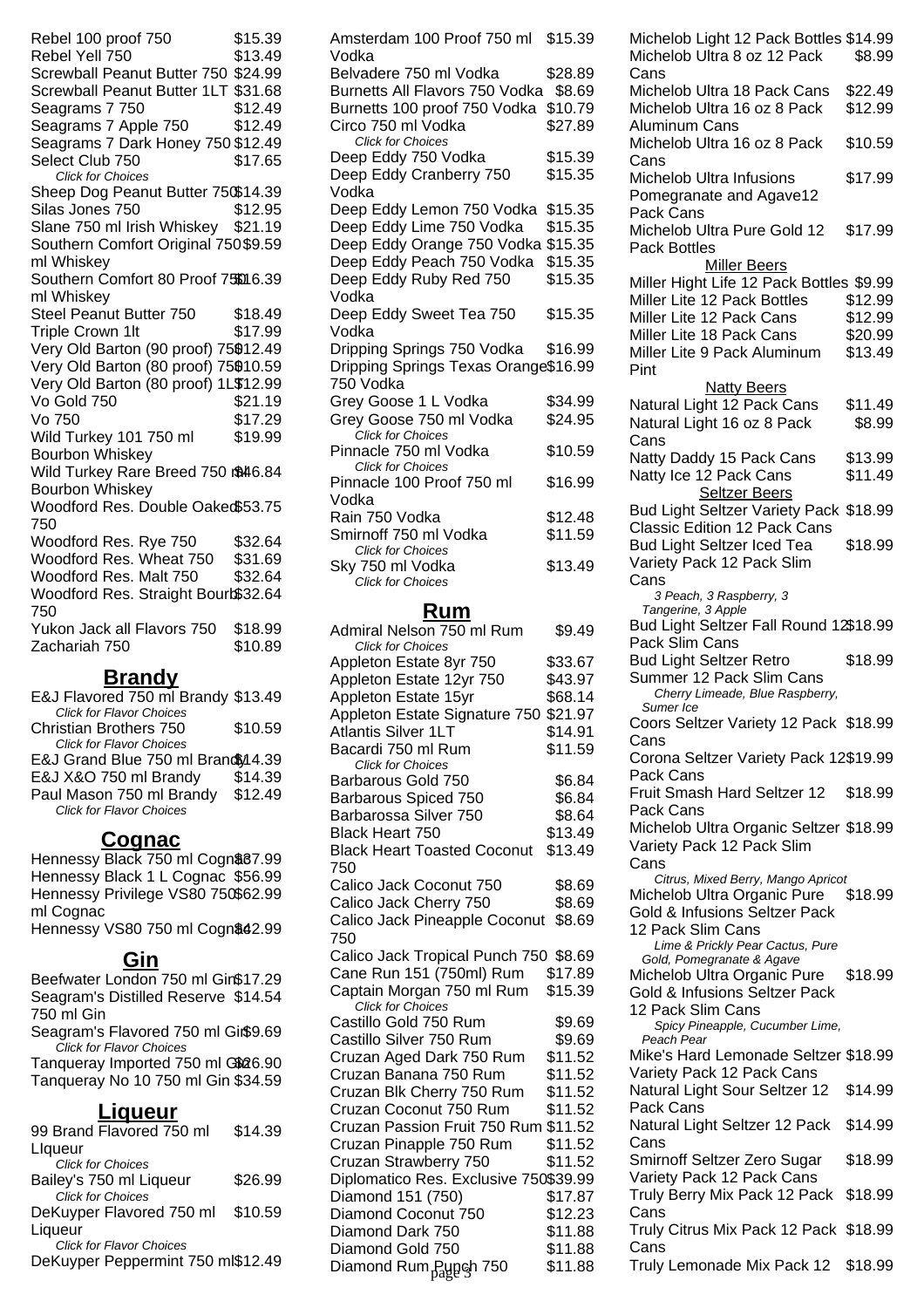Liqueur Everclear 750 ml \$17.99 Fratello Hazel Nut 750 ml Liqueur \$21.69 Grand Mariner 750 ml Liqueu\$40.31 Jagermeister 1 L \$30.71 Jagermeister 750 ml \$20.99 Jagermeister Cold Brew 1 L \$30.71 Kahlua 750 ml Liqueur \$20.19 Click for Choices Rum Chatata 750 ml Liqueur \$22.56 Rum Chatata Limon 750 ml \$22.56 Liqueur

#### **Mixers**

| \$2.99                              |
|-------------------------------------|
|                                     |
| \$5.99                              |
| \$5.99                              |
| \$1.99                              |
| \$1.99                              |
|                                     |
| \$1.99                              |
| \$1.99                              |
| Canada Dry Club Soda 10 oz 6\$5.96  |
|                                     |
| Canada Dry Gingerale 10 oz 6 \$5.96 |
|                                     |
| \$4.99                              |
|                                     |
|                                     |

# **Moonshine**

Sugarland's Shine 750 ml Moonshine \$19.99 Click for Flavor Choices Tennessee Moonshine 750 m\$18.99 Click for Flavor Choices

# **Ready to Drink Cocktails**

Absolute Vodka 4 Pack Ready \$10.62 to Drink Cocktails Click for Flavor Choices Bacardi 750 ml Ready to Drink \$8.69 **Cocktails** Click for Flavor Choices Barista Hard Mocha Frappe 4 \$17.99 Pack Ready to Drink Cocktail Barista Hard Vanilla Latte 4 Pack Ready to Drink Cocktail Cutwater Bloody Mary 4 Pack \$13.99 Ready To Drink Cocktails Cutwater Classic Vodka Soda \$18.84 Mixed 8 Pack Ready to Drink Coctails Cutwater Cucumber Vodka \$10.99 Soda 4 Pack Ready to Drink **Cocktails** Cutwater Gin and Tonic 4 Pack13.99 Ready to Drink Cocktails Cutwater Grapefruit Tequila \$13.99 Paloama 4 Pack Ready to Drink **Cocktails** Cutwater Grapefruit Vodka \$10.99 Soda 4 Pack Ready to Drink **Cocktails** Cutwater Lime Vodka Soda 4 \$10.99 Pack Ready to Drink Cocktails Cutwater Rum Mint Mojito Ready to Drink Cocktails \$9.99 Cutwater Spirits Tequila Mixed \$18.84 Spirits 6 Pack Cutwater Tequila Variety 4 Pack Ready To Drink Cocktails \$19.79 Diamond Spiced 750 \$11.88 Diamond White 750 \$11.88 Diplomatico Planas 750 \$31.99 Diplomatico Mantuano 750 \$27.99 Don Q Coco 750 \$14.70 Don Q 151 \$21.59 Don Q Cristal 750 \$14.70 Flor de Cana 18yr 750 \$49.99 Flor de Cana 12yr 750 \$38.59 Havana Club Anejo 750 \$21.15 Jolly Roger Caribbean 750 \$9.23 Jolly Roger silver 750 \$9.23 Jolly Roger Spiced 750 \$9.23 Kraken Black Spiced 94 Proof \$18.29 750 ml Rum Kraken Black 70 Proof 750 ml \$18.29 Rum Kraken Black Coffee 750 ml Rum \$19.29 Malibu 750 ml Rum \$11.59 Click for Choices Malibu Black 750 m I Rum \$12.49 Margaritaville Silver 750 \$17.28 Parrot Bay 750 ml Rum \$11.52 Click for Choices Recipe 21 Coconut 1LT \$11.98 Rumquila 750 \$23.99 Rico Bay 151 1LT \$17.29 Sailor Jerry 750 \$17.29

Pack Cans Truly Punch Mix Pack 12 Pack \$18.99 Cans Truly Tropical Mix Pack 12 Pack Cans \$18.99 White Claw Mango 12 Pack Cans \$18.99 White Claw Watermelon 12 Pack Cans \$18.99 White Claw Variety Pack No. 1 \$18.99 12 Pack Cans White Claw Variety Pack No. 2 \$18.99 12 Pack Cans Yuengling Beers Yuengling Traditional Lager 12 \$12.99 Pack Bottles Yuengling Golden Pilsner 12 Pack Cans \$12.99 Yuengling Flight 12 Pack Bottles \$14.99 Yuengling Traditional Lager 12 \$12.99 Pack Cans Yuengling Light Lager 12 Pack \$12.99 Bottles Yuengling Bold Pilsner 12 Pack \$12.99 Bottles Yuengling Black & Tan 12 Pack \$12.99 Bottles

Pack of Swisher Sweets \$1.09